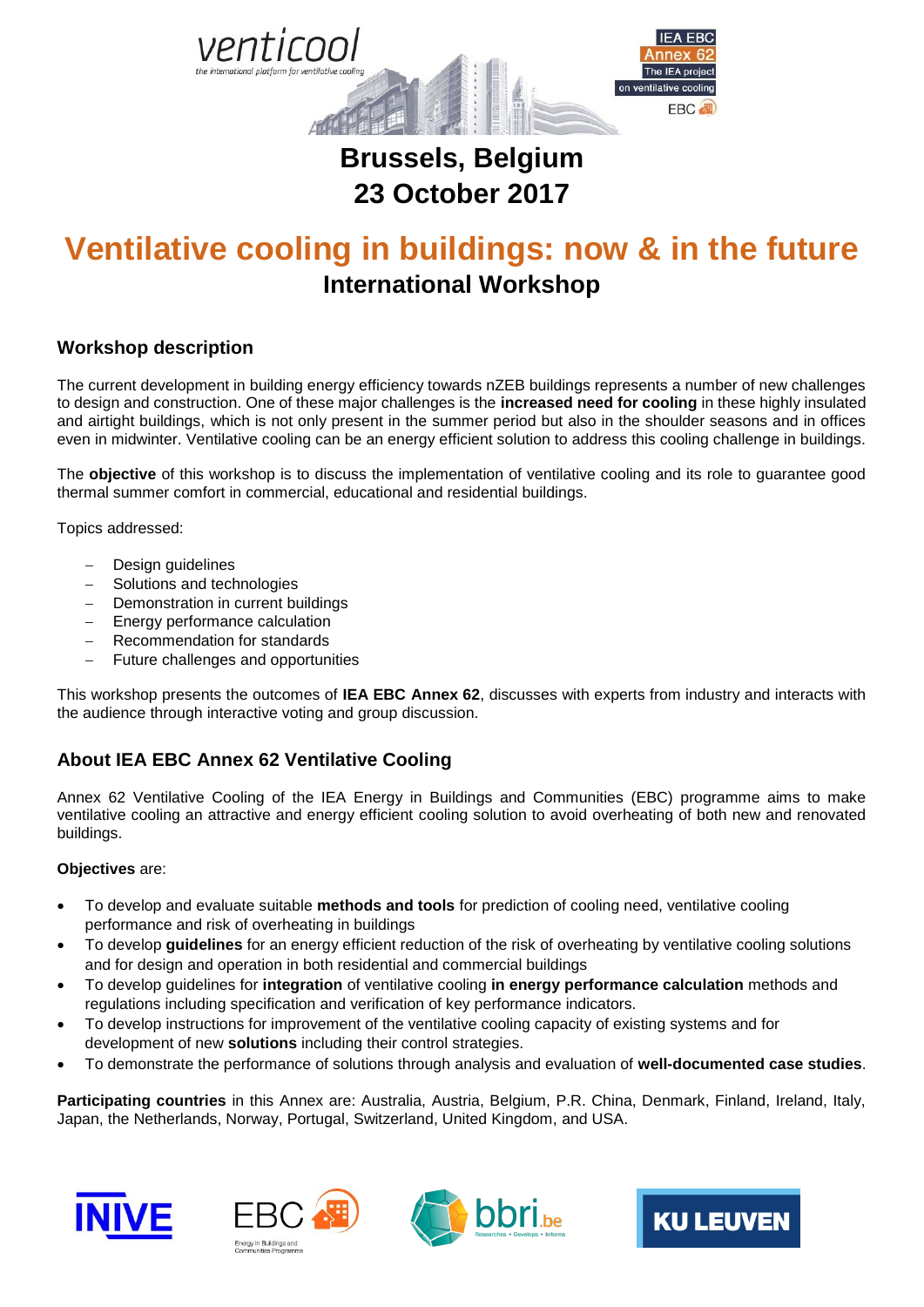# **Programme**

| Monday 23 October, 2017                                     |                                                                                                                                                                                   |
|-------------------------------------------------------------|-----------------------------------------------------------------------------------------------------------------------------------------------------------------------------------|
| 09:00-09:30                                                 | <b>Registration</b>                                                                                                                                                               |
| <b>Outcomes of IEA EBC Annex 62 Ventilative cooling</b>     |                                                                                                                                                                                   |
| 09:30-09:45                                                 | Welcome                                                                                                                                                                           |
|                                                             | Hilde Breesch (KU Leuven), Peter Wouters (INIVE)                                                                                                                                  |
| 09:45-10:05<br>10:05-10:25                                  | Introduction to Annex 62: background, objectives and results - Interactive voting                                                                                                 |
|                                                             | Per Heiselberg (Aalborg University)                                                                                                                                               |
|                                                             | <b>Design Guidelines</b>                                                                                                                                                          |
| 10:25-10:45                                                 | Annamaria Belleri (Eurac Research)<br>National energy performance calculation methods                                                                                             |
|                                                             | Michal Pomianowski (Aalborg University)                                                                                                                                           |
| 10:45-11:05                                                 | Solutions and technologies                                                                                                                                                        |
|                                                             | Theofanis Psomas (Aalborg University), Hans Martin Mathisen (NTNU)                                                                                                                |
| 11:05-11:30                                                 | <b>Morning Break</b>                                                                                                                                                              |
| 11:30-11:50                                                 | Implementing technologies in a kindergarten and a lecture room                                                                                                                    |
|                                                             | Guilherme Carrilho da Graça (University of Lisbon), Maria Kolokotroni (Brunel University)                                                                                         |
| 11:50-12:10                                                 | Lessons learned from actual buildings                                                                                                                                             |
|                                                             | Paul O'Sullivan (Cork Institute of Technology)                                                                                                                                    |
| 12:10-12:25                                                 | Interactive voting                                                                                                                                                                |
|                                                             | Moderator: François Rémi Carrié (INIVE)                                                                                                                                           |
| 12:25-13:05                                                 | Panel discussion: Ventilative cooling in practice                                                                                                                                 |
|                                                             | Moderator: Hilde Breesch (KU Leuven)<br>Panellists: Peter Holzer (Annex 62), Ivan Pollet (Renson), Bruno Deraedt (BAST architects & engineers),                                   |
|                                                             | Wout Parys (BAUPHI), Erik Smeets (Flemish Government)                                                                                                                             |
| 13:05-14:05                                                 | Lunch                                                                                                                                                                             |
| <b>Broader Scene and Future International Collaboration</b> |                                                                                                                                                                                   |
| 14:05-14:25                                                 | <b>Future challenges and opportunities</b><br>Peter Wouters (INIVE)                                                                                                               |
| 14:25-14:45                                                 | Recommendations and challenges for CEN and ISO standards                                                                                                                          |
|                                                             | Christoffer Plesner (VELUX A/S)                                                                                                                                                   |
| 14:45-14:55                                                 | Interactive voting                                                                                                                                                                |
|                                                             | Moderator: François Rémi Carrié (INIVE)                                                                                                                                           |
| 14:55-15:30                                                 | Panel discussion: The role of ventilative cooling to guarantee good thermal summer comfort                                                                                        |
|                                                             | Moderator: Per Heiselberg (Aalborg University) Panellists: Flourentzos Flourentzou (Annex 62), Karsten<br>Duer (VELUX A/S), Hendrik-Jan Steeman (Arcadis), Ann Van Eycken (ES-SO) |
| 15:30-16:00                                                 | <b>Afternoon break</b>                                                                                                                                                            |
| 16:00-16:15                                                 | Future international research: Smart overheating prevention and resilient cooling in changing<br>urban climates                                                                   |
|                                                             | Peter Holzer (Institute of Building Research & Innovation)                                                                                                                        |
| 16:15-16:50                                                 | <b>Group discussion</b>                                                                                                                                                           |
|                                                             | Moderator: Peter Holzer (Institute of Building Research & Innovation)                                                                                                             |
| 16:50-17:00                                                 | <b>Closing remarks</b>                                                                                                                                                            |
|                                                             | Per Heiselberg (Aalborg University)                                                                                                                                               |
| 17:00                                                       | <b>Reception</b>                                                                                                                                                                  |